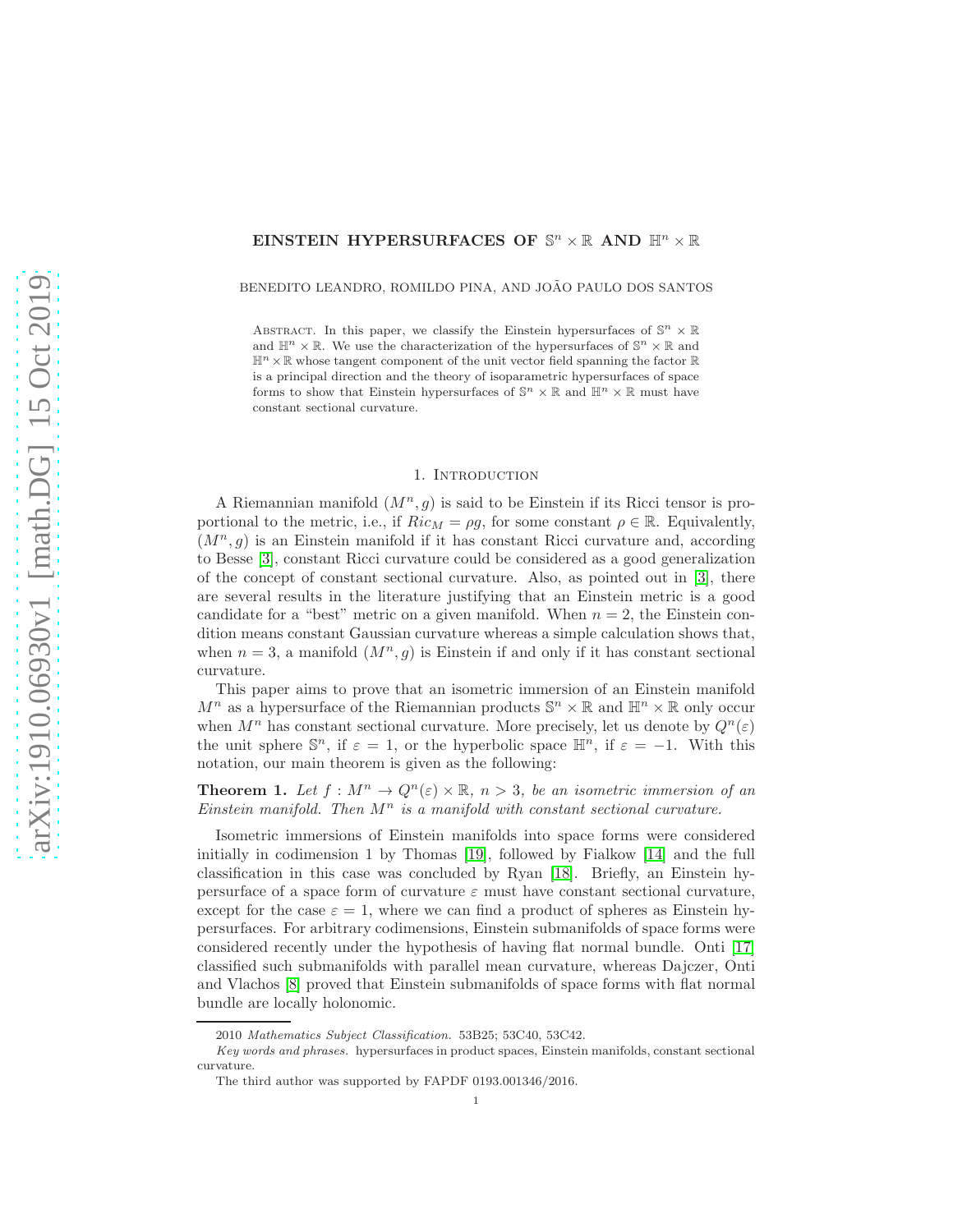The study of the intrinsic geometry of hypersurfaces in  $\mathbb{H}^n \times \mathbb{R}$  and  $\mathbb{S}^n \times \mathbb{R}$  has been drawn much attention in recent years  $\begin{bmatrix} 1, 2, 5, 9, 15, 16, 21 \end{bmatrix}$  $\begin{bmatrix} 1, 2, 5, 9, 15, 16, 21 \end{bmatrix}$  $\begin{bmatrix} 1, 2, 5, 9, 15, 16, 21 \end{bmatrix}$  $\begin{bmatrix} 1, 2, 5, 9, 15, 16, 21 \end{bmatrix}$  $\begin{bmatrix} 1, 2, 5, 9, 15, 16, 21 \end{bmatrix}$  $\begin{bmatrix} 1, 2, 5, 9, 15, 16, 21 \end{bmatrix}$  $\begin{bmatrix} 1, 2, 5, 9, 15, 16, 21 \end{bmatrix}$ . Particularly, hypersurfaces with constant sectional curvature were considered by Aledo, Espinar and Galvez [\[1,](#page-6-5) [2\]](#page-6-6), for the two-dimensional case and by Manfio and Tojeiro, [\[15\]](#page-6-9), for higher dimensions. When  $n \geq 4$ , Manfio and Tojeiro have proved that a hypersurface with constant sectional curvature c only exists when  $c \geq \varepsilon$  and it must be an open part of a complete rotation hypersurface. When  $n = 3, c \in (0, 1)$  if  $\varepsilon = 1$  and  $c \in (-1,0)$  if  $\varepsilon = -1$ . In this case, the hypersurface is constructed explicitly using parallel surfaces in  $Q^3(\varepsilon)$ . Consequently, the results given by Manfio and Tojeiro in [\[15\]](#page-6-9) and Theorem [1](#page-0-0) completely solve the problem of the classification of Einstein hypersurfaces in  $Q^n(\varepsilon) \times \mathbb{R}$ .

## 2. Preliminary notions and results

In this section we will present some preliminary notions and results that will be used in the proof of Theorem [1.](#page-0-0) Let us first establish some notation. As said before, we will denote by  $Q^n(\varepsilon)$  the unit sphere  $\mathbb{S}^n$ , if  $\varepsilon = 1$ , or the hyperbolic space  $\mathbb{H}^n$  if  $\varepsilon = -1$ . The Riemannian manifold  $Q^n(\varepsilon) \times \mathbb{R}$  will be given in the following models:

$$
\mathbb{S}^n \times \mathbb{R} = \left\{ (x_1, \ldots, x_{n+2}) \in \mathbb{E}^{n+2} \mid x_1^2 + x_2^2 + \ldots + x_{n+1}^2 = 1 \right\},
$$
  
\n
$$
\mathbb{H}^n \times \mathbb{R} = \left\{ (x_1, \ldots, x_{n+2}) \in \mathbb{L}^{n+2} \mid -x_1^2 + x_2^2 + \ldots + x_{n+1}^2 = -1, x_1 > 0 \right\},
$$

with the metric induced by the ambient space. Here  $\mathbb{E}^{n+2}$  is the  $(n+2)$ -dimensional Euclidean space and  $\mathbb{L}^{n+2}$  is the  $(n+2)$ -dimensional Lorentzian space with the canonical metric  $ds^2 = -dx_1^2 + dx_2^2 + \ldots + dx_{n+2}^2$ .

Let  $f: M^n \to Q^n(\varepsilon) \times \mathbb{R}$  be a hypersurface. Denote by N its unit normal and let  $\partial_{x_{n+2}}$  be the coordinate vector field of the factor R. Also, let us denote by T the orthogonal projection of  $\partial_{x_{n+2}}$  onto the tangent space of  $M^n$ . With this notation, we have the following decomposition

$$
(2.1) \t\t\t \t\t \partial_{x_{n+2}} = T + \nu N,
$$

where  $\nu$  is a smooth function defined in  $M^n$ , called *angle function*. Let  $\nabla$  and R be the Riemannian connection and the curvature tensor of a hypersurface  $f$ :  $M^n \to Q^n(\varepsilon) \times \mathbb{R}$ , respectively. It will be considered the following sign convention:  $R(X, Y)Z = \nabla_X \nabla_Y Z - \nabla_Y \nabla_X Z - \nabla_{[X, Y]} Z$ . If we denote by S its shape operator, the Gauss equation is given by

<span id="page-1-0"></span>
$$
(2.2) \quad \langle R(X,Y)Z,W \rangle = \varepsilon(\langle X,W \rangle \langle Y,Z \rangle - \langle X,Z \rangle \langle Y,W \rangle + \langle X,T \rangle \langle Z,T \rangle \langle Y,W \rangle + \langle Y,T \rangle \langle W,T \rangle \langle X,Z \rangle - \langle Y,T \rangle \langle Z,T \rangle \langle X,W \rangle - \langle X,T \rangle \langle W,T \rangle \langle Y,Z \rangle) + \langle SX,W \rangle \langle SY,Z \rangle - \langle SX,Z \rangle \langle SY,W \rangle.
$$

Moreover, since the vector field  $\partial_{x_{n+2}}$  is parallel in  $Q^n(\varepsilon) \times \mathbb{R}$ , we have

(2.3) 
$$
\nabla_X T = \nu S X,
$$

$$
X[\nu] = -\langle X, ST \rangle.
$$

At this point, we present a fundamental result that will be used in the proof of Theorem 1. In [\[20\]](#page-7-2), Tojeiro presented a characterization of the hypersurfaces for which  $T$  is principal direction. Such characterization is given as follows.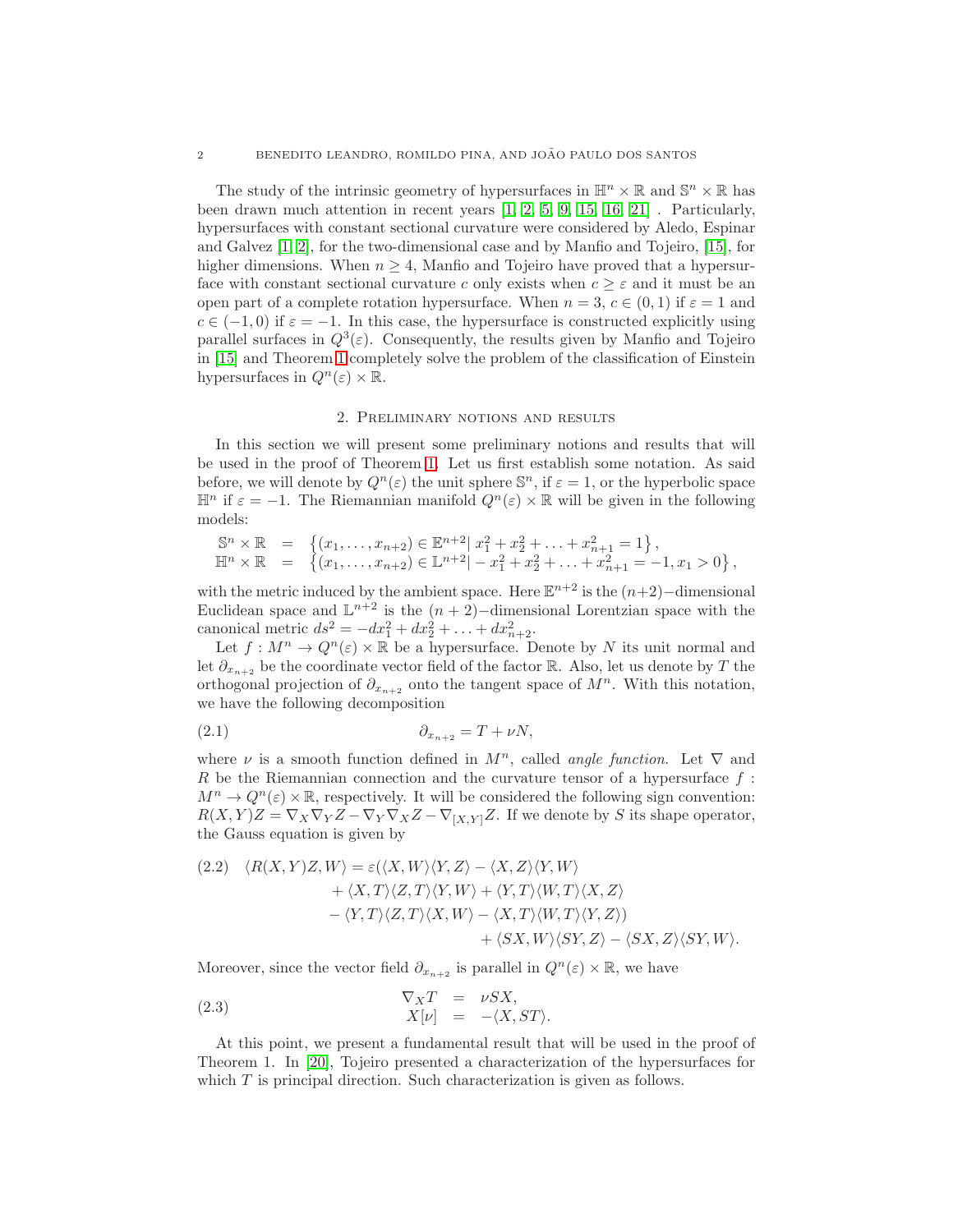Let  $g: \overline{M}^{n-1} \to Q^n(\varepsilon)$  be a hypersurface and let  $g_s: \overline{M}^{n-1} \to Q^n(\varepsilon)$ ,  $s \in I \subset \mathbb{R}$ , be its family of parallel hypersurfaces, given by

<span id="page-2-1"></span>(2.4) 
$$
g_s(x) = C_{\varepsilon}(s)g(x) + S_{\varepsilon}(s)N(x),
$$

where  $x \in \overline{M}^{n-1}$ , N is a unit normal vector field to g and the functions  $C_{\varepsilon}$  and  $S_{\varepsilon}$ are given by

(2.5) 
$$
C_{\varepsilon}(s) = \begin{cases} \cos(s), & \text{if } \varepsilon = 1, \\ \cosh(s), & \text{if } \varepsilon = -1, \end{cases}
$$
 and  $S_{\varepsilon}(s) = \begin{cases} \sin(s), & \text{if } \varepsilon = 1, \\ \sinh(s), & \text{if } \varepsilon = -1. \end{cases}$ 

Let  $f: M^n := \overline{M}^{n-1} \times I \to Q^n(\varepsilon) \times \mathbb{R}$  be a hypersurface defined by

<span id="page-2-0"></span>(2.6) 
$$
f(x,s) = g_s(x) + a(s)\partial_{n+2},
$$

for a smooth function  $a: I \to \mathbb{R}$  with positive derivative. In this context, the following theorem provides the mentioned characterization:

<span id="page-2-4"></span>**Theorem 2** ([\[20\]](#page-7-2)). Let f be the map given in [\(2.6\)](#page-2-0), where  $g_s$  is defined by [\(2.4\)](#page-2-1). Then the map f defines, at regular points, a hypersurface that has T as a principal direction. Conversely, any hypersurface  $f : M^n \to Q^n(\varepsilon) \times \mathbb{R}, n \geq 2$ , with nowhere vanishing angle function that has  $T$  as a principal direction is locally given in this way.

*Remark* 3. The hypersurfaces with the property of the vector field  $T$  being a principal direction constitute an important class of hypersurfaces of  $Q^n(\varepsilon) \times \mathbb{R}$ . This class of hypersurfaces includes the rotation hypersurfaces [\[9\]](#page-6-8), the hypersurfaces with constant sectional curvature [\[15\]](#page-6-9) and the hypersurfaces whose normal direction makes a constant angle with the vector field  $\partial_{x_{n+2}}$  [\[12,](#page-6-11) [13,](#page-6-12) [15,](#page-6-9) [20\]](#page-7-2). Besides that, it was proved in [\[20\]](#page-7-2) that such a property is equivalent to  $M<sup>n</sup>$  has flat normal bundle as a submanifold into  $\mathbb{E}^{n+2}$ , resp.  $\mathbb{L}^{n+2}$ . This fact was also obtained for the two-dimensional case in [\[10,](#page-6-13) [11\]](#page-6-14), where surfaces of  $Q^2(\varepsilon) \times \mathbb{R}$  having T as a principal direction were considered.

<span id="page-2-2"></span>For a hypersurface given locally by [\(2.6\)](#page-2-0), one has:

(2.7) 
$$
|T| = \frac{a'(s)}{\sqrt{1 + a'(s)^2}},
$$

(2.8) 
$$
\nu = \frac{1}{\sqrt{1 + (a'(s))^2}}.
$$

Also, the principal curvatures are given by

<span id="page-2-3"></span>(2.9) 
$$
\lambda_i = -\frac{a'(s)}{\sqrt{1 + a'(s)^2}} \lambda_i^s, 1 \le i \le n - 1, \n\lambda_n = \frac{a''(s)}{(\sqrt{1 + a'(s)^2})^3},
$$

where  $\lambda_n$  is the principal curvature associated to T and  $\lambda_i^s$ ,  $1 \le i \le n-1$ , are the principal curvatures of  $g_s$ , i.e.,

<span id="page-2-5"></span>(2.10) 
$$
\lambda_i^s = \frac{\varepsilon S_\varepsilon(s) + \lambda_i^g C_\varepsilon(s)}{C_\varepsilon(s) - \lambda_i^g S_\varepsilon(s)}.
$$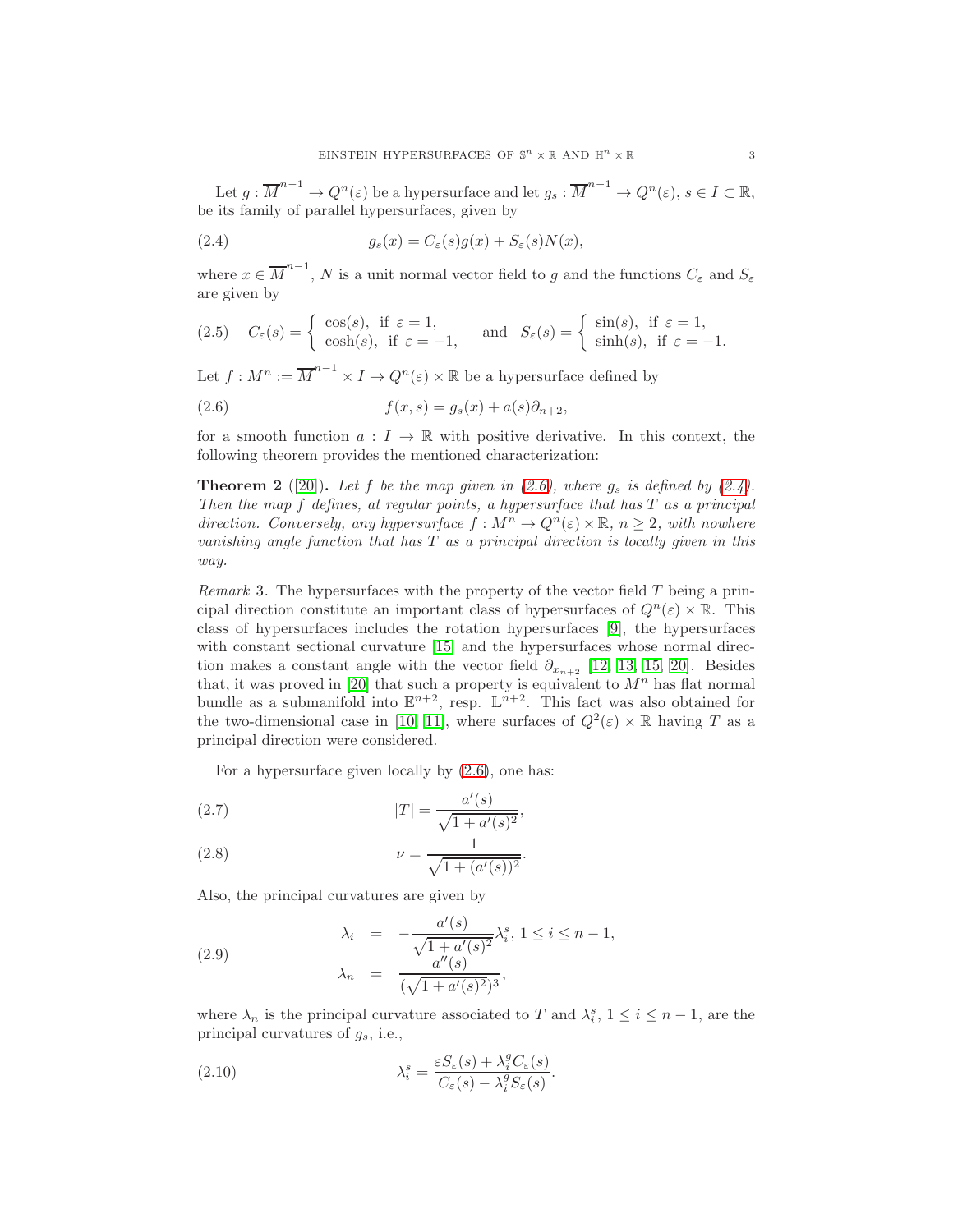where  $\lambda_i^g$ ,  $1 \leq i \leq n-1$ , are the principal curvatures of g. Finally, let us observe that, by equations  $(2.7)$  and  $(2.9)$  we have

<span id="page-3-4"></span>
$$
\lambda_n = \frac{d|T|}{ds}.
$$

We also present in this section two results regarding isoparametric hypersurfaces in space forms. We may suggest to the reader as references the survey [\[6\]](#page-6-15) or Sec-tion 3.1 in [\[7\]](#page-6-16). Let us recall that  $g: \overline{M}^{n-1} \to Q^n(\varepsilon)$  is said to be an isoparametric hypersurface if it has constant principal curvatures. In [\[4\]](#page-6-17), Cartan proved that a hypersurface  $g: \overline{M}^{n-1} \to Q^n(\varepsilon)$  is isoparametric if and only if each parallel hypersurface  $g_s$  as given in [\(2.4\)](#page-2-1) has constant mean curvature, i.e., the mean curvature of  $g_s$  depends only on s (see Theorem 3.6 in [\[7\]](#page-6-16)). In the same paper, Cartan established an important relation between the principal curvatures of isoparametric hypersurfaces. This relation is known as *Cartan's identity* (or *Cartan's formula*, following [\[7\]](#page-6-16), page 91) and it is given as follows: let  $g: \overline{M}^{n-1} \to Q^n(\varepsilon)$  be an isoparametric hypersurface with d distinct principal curvatures and respective multiplicities  $m_1, \ldots, m_d$ . If  $d > 1$ , for each  $i, 1 \leq i \leq d$  one has

<span id="page-3-5"></span>(2.12) 
$$
\sum_{j \neq i} m_j \frac{\varepsilon + \lambda_i \lambda_j}{\lambda_i - \lambda_j} = 0.
$$

In order to prove Theorem 1, we will need the following lemmas. The first will establish the Ricci tensor on a hypersurface  $f : M^n \to Q^n(\varepsilon) \times \mathbb{R}$  while the second will show that, on an Einstein hypersurface, the vector field  $T$  is an eigenvector of the shape operator at  $p \in M$ , as long as  $T \neq 0$  at p.

<span id="page-3-1"></span>In what follows, the Ricci tensor is given by

(2.13) 
$$
Ric(Y, Z) = \text{trace}\left\{X \mapsto R(X, Y)Z\right\}.
$$

**Lemma 4.** Let  $M^n$  be a hypersurface in  $Q^n(\varepsilon) \times \mathbb{R}$ , then the Ricci tensor of  $M^n$ is given by

<span id="page-3-2"></span>(2.14) \t\t\t
$$
\operatorname{Ric}(Y, Z) = \varepsilon (n - 1 - |T|^2) \langle Y, Z \rangle + \varepsilon (2 - n) \langle Y, T \rangle \langle Z, T \rangle + nH \langle SY, Z \rangle - \langle SY, SZ \rangle,
$$

where Y, Z are arbitrary vector fields on  $M^n$  and H is the mean curvature.

*Proof.* Let  ${e_i}_{i=1}^n$  an orthonormal basis of principal directions, with  $Se_i = \lambda_i e_i$ . If we write  $Y = \sum_{n=1}^{\infty}$  $k=1$  $y_k e_k, Z = \sum_{k=1}^{n}$  $k=1$  $z_k e_k$  and  $T = \sum_{n=1}^{\infty}$  $k=1$  $t_ke_k$ , it follows by Gauss Equation [\(2.2\)](#page-1-0) that

<span id="page-3-0"></span>(2.15) 
$$
\langle R(e_k, Y)Z, e_k \rangle = \varepsilon [\langle Y, Z \rangle - y_k z_k + t_k y_k \langle Z, T \rangle + t_k z_k \langle Y, T \rangle - \langle Y, T \rangle \langle Z, T \rangle - t_k^2 \langle Y, Z \rangle] + \lambda_k \langle SY, Z \rangle - \langle e_k, SZ \rangle \langle SY, e_k \rangle.
$$

Consequently, by  $(2.15)$  and  $(2.13)$ , the Ricci tensor is given by  $(2.14)$ .

The next lemma give a characterization of Einstein hypersufaces with  $T \neq 0$ .

<span id="page-3-3"></span>**Lemma 5.** Let  $M^n$ ,  $n > 3$ , be an Einstein hypersurface in  $Q^n(\varepsilon) \times \mathbb{R}$ . If  $T \neq 0$  at  $p \in M^n$ , then T is an eigenvector for the shape operator at p.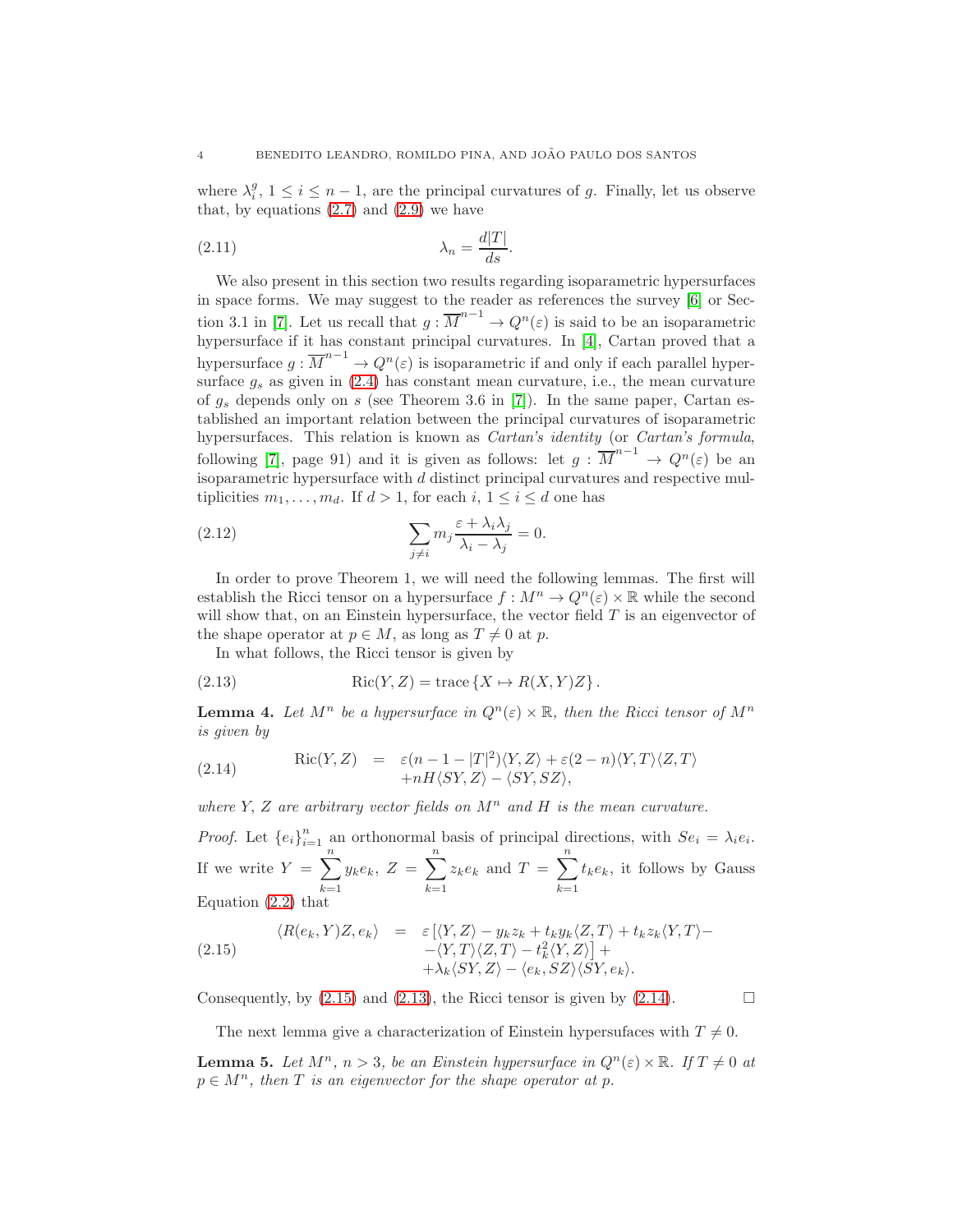*Proof.* Let  ${e_i}_{i=1}^n$  an orthonormal basis of principal directions, with  $Se_i = \lambda_i e_i$ . Let us write  $T = \sum_{n=1}^{\infty}$  $k=1$  $t_ke_k$ . If  $T \neq 0$  at  $p \in M^n$ , there is at least one coefficient  $t_k \neq 0$ . Since  $M^n$  is an Einstein manifold, its Ricci tensor satisfy

$$
Ric(e_i, e_j) = \rho \delta_{ij},
$$

for some constant  $\rho$ . When we consider the Ricci tensor applied on the orthonormal basis  $\{e_i\}_{i=1}^n$ , we have

<span id="page-4-0"></span>(2.16) \t\t\t
$$
\operatorname{Ric}(e_i, e_j) = \left[ \varepsilon (n - 1 - |T|^2) + n H \lambda_i - \lambda_i \lambda_j \right] \delta_{ij} + \varepsilon (2 - n) t_i t_j.
$$

By Equation [\(2.16\)](#page-4-0) we must have

<span id="page-4-1"></span>(2.17) 
$$
\left[\varepsilon(n-1-|T|^2)+nH\lambda_i-\lambda_i\lambda_j-\rho\right]\delta_{ij}+\varepsilon(2-n)t_it_j=0
$$

and we conclude that  $t_i t_j = 0$ , for all i, j, with  $i \neq j$ . Consequently, there is only one coefficient  $t_k \neq 0$  and therefore  $T = t_k e_k$  at p.

# 3. Proof of the main result

*Proof of Theorem [1.](#page-0-0)* If  $T \equiv 0$ , then  $M^n$  is an open part of a slice  $Q^n(\varepsilon) \times \{t_0\}$ , where  $t_0 \in \mathbb{R}$ . Since the slices are isometric to  $Q^n(\varepsilon)$ ,  $M^n$  is a manifold with constant sectional curvature  $\varepsilon$ . Otherwise, let  $\Omega$  be the open, non-empty subset where  $|T| > 0$ . By Lemma [5,](#page-3-3) T is a principal direction in  $\Omega$ . Without loss of generality we can write  $T = t_n e_n$  and  $ST = \lambda_n T$ . Since  $M^n$  is Einstein, we have from Equation [\(2.17\)](#page-4-1) that

<span id="page-4-2"></span>(3.1) 
$$
\varepsilon (n - 1 - |T|^2) + nH\lambda_i - \lambda_i^2 - \rho = 0, \text{ for } 1 \le i \le n - 1
$$

(3.2) 
$$
\varepsilon (n-1)(1-|T|^2) + nH\lambda_n - \lambda_n^2 - \rho = 0.
$$

Equation [\(3.1\)](#page-4-2) implies that we have at most two distinct principal curvatures among the  $(n - 1)$  first principal curvatures. In fact, from  $(3.1)$  we have

<span id="page-4-3"></span>(3.3) 
$$
(\lambda_i - \lambda_j)(nH - \lambda_i - \lambda_j) = 0, \text{ for } 1 \le i, j \le n - 1.
$$

Let us suppose by contradiction that there are three distinct principal curvatures  $\lambda_{i_1}, \lambda_{i_2}, \lambda_{i_3}$ . It follows by equation of [\(3.3\)](#page-4-3) that

$$
\lambda_{i_1} + \lambda_{i_2} = nH,
$$
  
\n
$$
\lambda_{i_2} + \lambda_{i_3} = nH,
$$
  
\n
$$
\lambda_{i_3} + \lambda_{i_1} = nH.
$$

The equations above implies that  $\lambda_{i_1} = \lambda_{i_2} = \lambda_{i_3}$ , which is a contradiction.

If  $\lambda_1 = \lambda_2 = \ldots = \lambda_{n-1} = \mu$ , the sectional curvature is constant. In fact, by equation [\(2.15\)](#page-3-0) we have

<span id="page-4-4"></span>(3.4) 
$$
\langle R(e_i, e_j)e_j, e_i \rangle = \varepsilon + \mu^2, \ 1 \leq i, j \leq n-1
$$

(3.5) 
$$
\langle R(e_i, e_n)e_n, e_i \rangle = \varepsilon (1 - |T|^2) + \mu \lambda_n.
$$

It follows from [\(3.2\)](#page-4-2) that

<span id="page-4-5"></span>(3.6) 
$$
\varepsilon (1-|T|^2) + \mu \lambda_n = \frac{\rho}{n-1},
$$

therefore equation [\(3.5\)](#page-4-4) implies that  $\langle R(e_i, e_n)e_n, e_i \rangle$  is constant. By equation [\(3.1\)](#page-4-2) we have

<span id="page-4-6"></span>(3.7) 
$$
\varepsilon (1 - |T|^2) + \mu \lambda_n = \rho - (n - 2)(\mu^2 + \varepsilon).
$$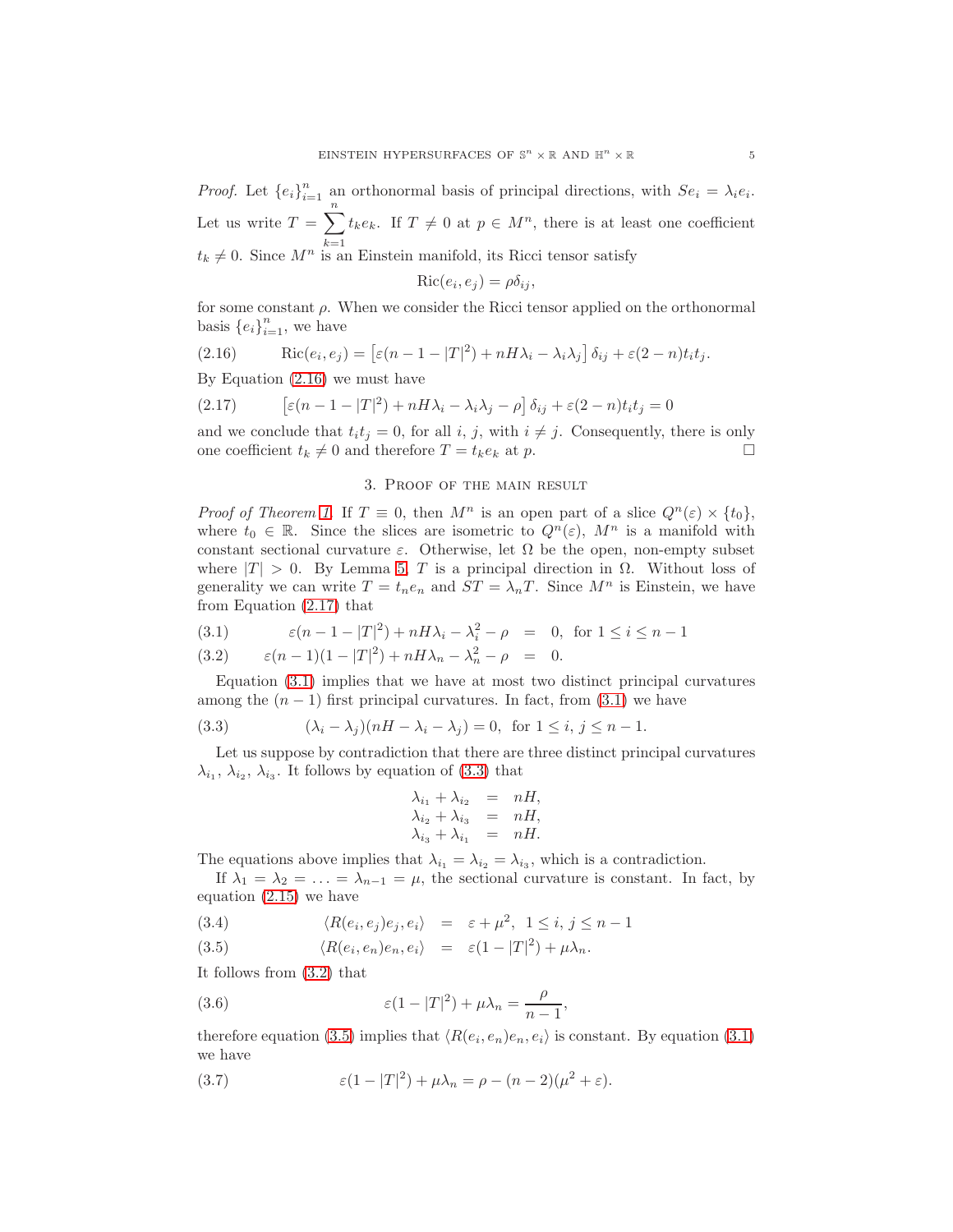When we combine equations  $(3.6)$  and  $(3.7)$ , we have from  $(3.4)$  that

<span id="page-5-0"></span>
$$
\langle R(e_i, e_j)e_j, e_i \rangle = \frac{\rho}{n-1}
$$

and, consequently, the sectional curvature is equal to  $\frac{\rho}{n-1}$  in  $\Omega$ .

Next we will show that the possibility of two distinct principal curvatures does not occur. In this case, we can consider as the two distinct principal curvatures  $\lambda_1$ and  $\lambda_2$  and therefore there are p principal curvatures equal to  $\lambda_1$  and q principal curvatures equal to  $\lambda_2$ , with  $\lambda_1 \neq \lambda_2$  and  $p + q = n - 1$ . By equation [\(3.3\)](#page-4-3) we have  $\lambda_1 + \lambda_2 = nH$ , consequently,

(3.8) 
$$
\lambda_n = (1-p)\lambda_1 + (1-q)\lambda_2,
$$

(3.9) 
$$
\lambda_1 \lambda_2 = \rho - \varepsilon (n - 1 - |T|^2).
$$

where [\(3.9\)](#page-5-0) is obtained when we substitute  $\lambda_1 + \lambda_2 = nH$  into [\(3.1\)](#page-4-2).

We will show that  $\lambda_n \equiv 0$  in  $\Omega$  and this fact will lead us to a contradiction. If  $\nu \equiv 0$ , it follows by [\(2.11\)](#page-3-4) that  $\lambda_n \equiv 0$  in  $\Omega$ . Otherwise, there is a point  $p_0$  where  $\nu(p_0) \neq 0$  and an open neighborhood  $\Omega_0 \subset \Omega$  of  $p_0$  such that  $\nu \neq 0$ . Therefore, by Lemma [5,](#page-3-3) we can apply Theorem [2](#page-2-4) to conclude that  $\Omega_0$  is given locally by [\(2.6\)](#page-2-0). In this case, [\(3.2\)](#page-4-2) implies that

<span id="page-5-1"></span>(3.10) 
$$
\varepsilon(n-1)(1-|T|^2) + \lambda_n(n-1)H_{g_s} - \rho = 0,
$$

where  $H_{g_s}$  is the mean curvature of the parallel  $g_s$ .

Let us suppose by contradiction  $\lambda_n \neq 0$  in  $\Omega_0$ . It follows by [\(3.10\)](#page-5-1) that  $H_{g_s}$ depends only on  $s$ , once that equations  $(2.7)$  and  $(2.10)$  imply that the functions  $|T|^2$  and  $\lambda_n$  depend only on s. In this case, the mean curvature of the parallel  $g_s$ depends only on  $s$  which implies that  $g$  is an isoparametric hypersurface, with two distinct principal curvatures. By Cartan's identity [\(2.12\)](#page-3-5) we must have

(3.11) 
$$
\lambda_1^g \lambda_2^g + \varepsilon = 0.
$$

In this case, it follows directly from  $(2.7)$ ,  $(2.9)$ ,  $(2.10)$  and  $(3.11)$  that

$$
\lambda_1 \lambda_2 = -\varepsilon |T|^2.
$$

When we replace  $(3.12)$  in  $(3.9)$  we have

<span id="page-5-4"></span><span id="page-5-3"></span><span id="page-5-2"></span>
$$
|T|^2=\frac{\varepsilon(n-1)-\rho}{2\varepsilon},
$$

which implies that  $|T|^2$  is constant. By equation [\(2.11\)](#page-3-4), it follows that  $\lambda_n = 0$  in  $\Omega_0$ , which is a contradiction.

Therefore, we have  $\lambda_n \equiv 0$  in  $\Omega$ . It follows by [\(3.10\)](#page-5-1) that

(3.13) 
$$
|T|^2 = \frac{\varepsilon(n-1) - \rho}{\varepsilon(n-1)}.
$$

In this case, equations [\(3.8\)](#page-5-0) and [\(3.9\)](#page-5-0) are rewritten as

<span id="page-5-5"></span>
$$
(3.14) \t\t (p-1)\lambda_1 + (q-1)\lambda_2 = 0,
$$

(3.15) 
$$
\lambda_1 \lambda_2 = \left(\frac{n-2}{n-1}\right) (\rho - \varepsilon (n-1)).
$$

<span id="page-5-6"></span>Since  $|T| \neq 0$ , equations [\(2.7\)](#page-2-2), [\(2.9\)](#page-2-3), [\(3.13\)](#page-5-4), [\(3.14\)](#page-5-5) and [\(3.15\)](#page-5-5) imply that

(3.16) 
$$
(p-1)\lambda_1^s + (q-1)\lambda_2^s = 0,
$$

(3.17)  $\lambda_1^s \lambda_2^s = -\varepsilon (n-2).$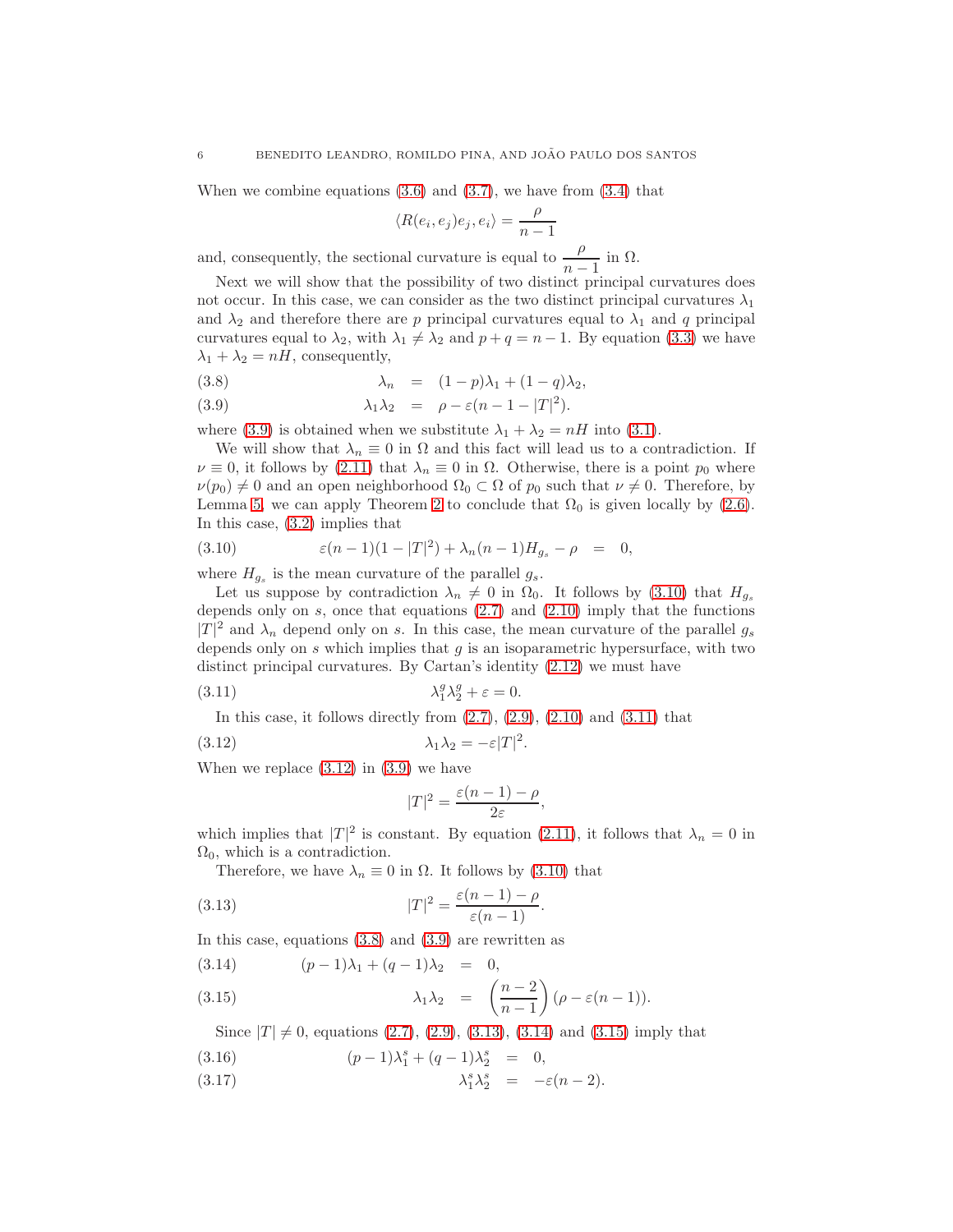We claim that the system above has no solution for  $n > 3$ . In fact, Equations [\(3.16\)](#page-5-6) and [\(3.17\)](#page-5-6) imply that  $\lambda_i^s$  are constants, unless  $p = q = 1$ , which is not the case since  $p + q = n - 1$ . Therefore, evaluating in  $s = 0$  we conclude that g is isoparametric. By Cartan's identity [\(2.12\)](#page-3-5),  $\lambda_1^g \lambda_2^g + \varepsilon = 0$ . This fact with Equation  $(3.17)$  in  $s = 0$  implies  $n = 3$ , which is not the case.

We conclude that, in the open subset  $\Omega$  where  $|T| > 0$ , the sectional curvature is a constant  $K_0 = \frac{\rho}{\rho}$  $\frac{p}{n-1}$ . If  $M^n \setminus \Omega$  has empty interior, we have by continuity that  $M^n$  has constant sectional curvature  $K_0$ . Otherwise, there is an open subset  $\mathcal{O} \subset M^n \setminus \Omega$ , where  $T \equiv 0$ . As we saw at the beginning of the proof,  $\mathcal{O}$  is an open part of a slice  $Q^n(\varepsilon) \times \{t_1\}$ , for some  $t_1 \in \mathbb{R}$ , and the sectional curvature in  $\mathcal O$  is constant equal to  $\varepsilon$ , which implies  $\rho = (n-1)\varepsilon$ . Since  $\rho$  is constant in  $M^n$ , we must have  $K_0 = \varepsilon$  and the sectional curvature in  $\Omega \cup \mathcal{O}$  is  $\varepsilon$ , for any open subset  $\mathcal O$ where  $T \equiv 0$ . Again we use the continuity of the sectional curvature to conclude that  $M^n$  has constant sectional curvature equal to  $\varepsilon$ .

### **REFERENCES**

- <span id="page-6-5"></span>1. J. A. Aledo, J. M. Espinar and J. A. Galvez, Complete surfaces of constant curvature in  $\mathbb{H}^2 \times \mathbb{R}$  and  $\mathbb{S}^2 \times \mathbb{R}$ . Calc. Var. Partial Differential Equations 29 (2007), no. 3, 347-363.
- <span id="page-6-6"></span>2. J. A. Aledo, J. M. Espinar and J. A. Galvez, Surfaces with constant curvature in  $\mathbb{S}^2 \times \mathbb{R}$  and  $\mathbb{H}^2 \times \mathbb{R}$ . Height estimates and representation. Bull. Braz. Math. Soc. (N.S.) 38 (2007), no. 4, 533–554.
- <span id="page-6-0"></span>3. A. L. Besse, Einstein manifolds. Reprint of the 1987 edition. Classics in Mathematics. Springer-Verlag, Berlin, 2008.
- <span id="page-6-17"></span>4. E. Cartan, Familles de surfaces isoparamtriques dans les espaces courbure constante. (French) Ann. Mat. Pura Appl. 17 (1938), no. 1, 177–191.
- <span id="page-6-7"></span>5. G. Calvaruso, D. Kowalczyk and J. Van der Veken, On extrinsically symmetric hypersurfaces of  $\mathbb{H}^n \times \mathbb{R}$ , Bull. Aust. Math. Soc. 82 (2010), 390-400.
- <span id="page-6-15"></span>6. T. E. Cecil, Isoparametric and Dupin hypersurfaces, SIGMA Symmetry Integrability Geom. Methods Appl. 4 (2008), Paper 062, 28 pp.
- <span id="page-6-16"></span>7. T. E. Cecil and P. J. Ryan, Geometry of hypersurfaces. Springer Monographs in Mathematics. Springer, New York, 2015. xi+596 pp. ISBN: 978-1-4939-3245-0; 978-1-4939-3246-7.
- <span id="page-6-4"></span>8. M. Dajczer, C-R. Onti, and T. Vlachos, Einstein submanifolds with flat normal bundle in space forms are holonomic. Proc. Amer. Math. Soc. 146 (2018), no. 9, 4035–4038.
- <span id="page-6-8"></span>9. F. Dillen, J. Fastenakels and J. Van der Veken, Rotation hypersurfaces in  $\mathbb{S}^n \times \mathbb{R}$  and  $\mathbb{H}^n \times \mathbb{R}$ , Note Mat. 29 (2009), n. 1, 41–54.
- <span id="page-6-13"></span>10. F. Dillen, J. Fastenakels and J. Van der Veken, Surfaces in  $\mathbb{S}^2 \times \mathbb{R}$  with a canonical principal direction. Ann. Global Anal. Geom. 35 (2009), no. 4, 381–396.
- <span id="page-6-14"></span>11. F. Dillen, M. Munteanu and A.-I. Nistor, Canonical coordinates and principal directions for surfaces in  $\mathbb{H}^2 \times \mathbb{R}$ . Taiwanese J. Math. 15 (2011), no. 5, 2265–2289.
- <span id="page-6-11"></span>12. F. Dillen, J. Fastenakels, J. Van der Veken and L. Vrancken, Constant angle surfaces in  $\mathbb{S}^2 \times \mathbb{R}$ . Monatsh. Math. 152 (2007), no. 2, 89–96.
- <span id="page-6-12"></span>13. F. Dillen and M. I. Munteanu, Constant angle surfaces in  $\mathbb{H}^2 \times \mathbb{R}$ . Bull. Braz. Math. Soc. (N.S.) 40 (2009), no. 1, 85–97.
- <span id="page-6-1"></span>14. A. Fialkow, Hypersurfaces of a space of constant curvature. Ann. of Math. (2) 39 (1938), no. 4, 762–785.
- <span id="page-6-9"></span>15. F. Manfio and R. Tojeiro, *Hypersurfaces with constant sectional curvature of*  $\mathbb{S}^n \times \mathbb{R}$  and  $\mathbb{H}^n \times \mathbb{R}$ . Illinois J. Math. 55 (2011), no. 1, 397-415 (2012).
- <span id="page-6-10"></span>16. R. Novais and J. P. dos Santos, *Intrinsic and extrinsic geometry of hypersurfaces in*  $\mathbb{S}^n \times \mathbb{R}$ and  $\mathbb{S}^n \times \mathbb{R}$ . J. Geom. 108 (2017), no. 3, 1115–1127.
- <span id="page-6-3"></span>17. C-R. Onti, Einstein submanifolds with parallel mean curvature. Arch. Math. (Basel) 110 (2018), no. 5, 523–531.
- <span id="page-6-2"></span>18. P. J. Ryan, Homogeneity and some curvature conditions for hypersurfaces. Tohoku Math. J. (2) 21 1969 363–388.